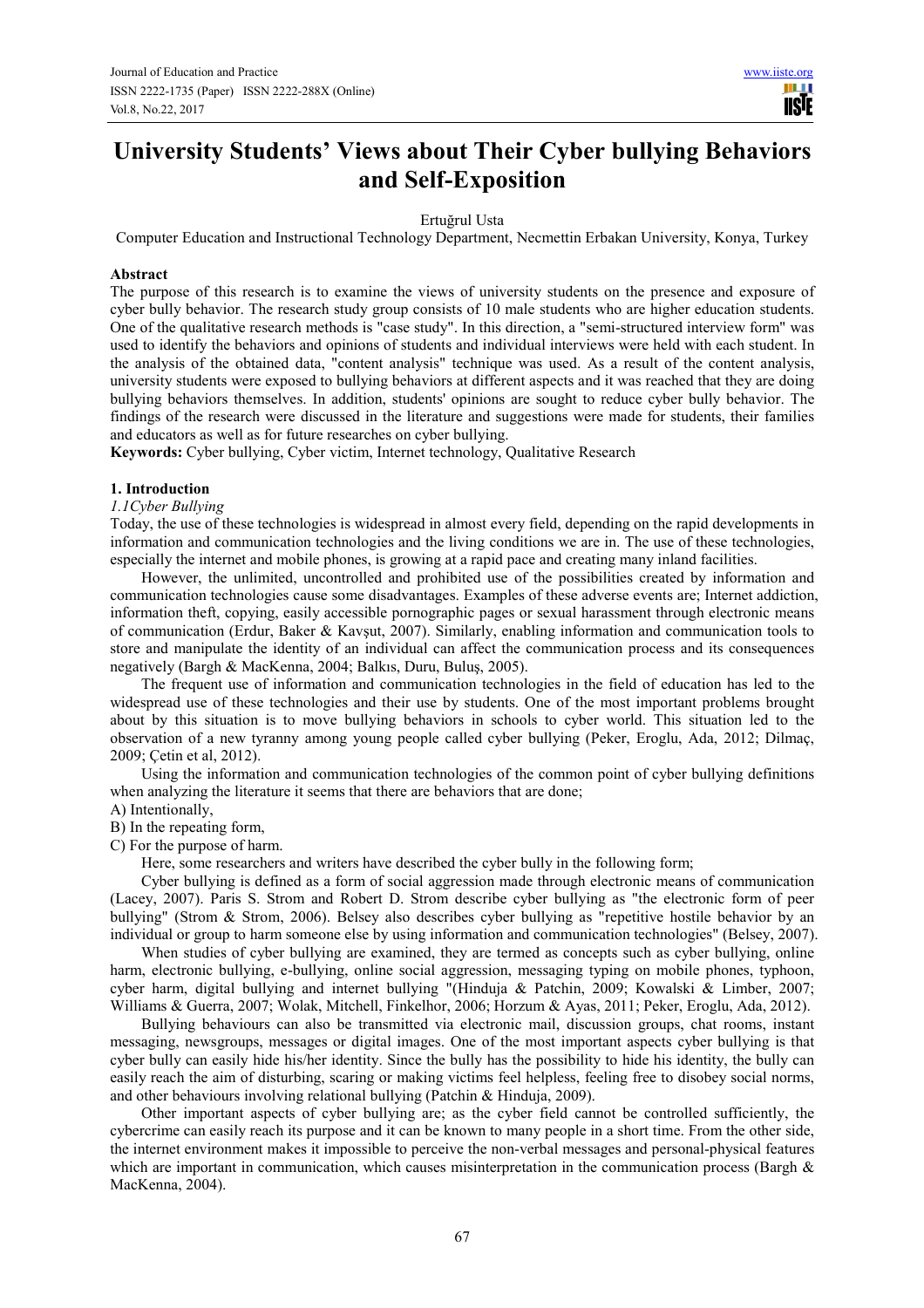# *1.2 Cyber Victimization*

Cyber victimization is the victimization of an individual or group, private or legal person, technical or relational manner, and material or moral victimization of these behaviors through information and communication technologies (Horzum & Ayas, 2011).

According to the victims, it is impossible to escape from this kind of misconduct because it is an invariable part of their lives as a form of social life, fun to do homework. (Campbell, 2005). So, many victims do not report bullied events to adults because adults do not think this bullying can stop and many of them think it will restrict internet access. Emotional reactions reported by the victims; Feelings of humiliation, uneasiness, stress, fear of going to school, anxiety, loneliness and suicidal tendencies. (Campfield, 2006). Similarly, according to Campfield (2006), bullying is about bullying, power and control, whether in the school or online, and being criticized over a website can be as destructive as in real life.

# *1.3 The Purpose*

The aim of this research is to determine the negative effects of students on emotions and thoughts by determining the opinions of university students on the presence and exposure of cyber bullying, and to contribute to studies on prevention of cyber cyberbullying especially in other studies to be done in this subject

# **2. Methodology**

This research is a qualitative study aimed at determining the opinions and evaluations of university students about the presence and exposure of cyber bullying behaviors.

# *2.1 Research Sample*

People to participate in the interviews were selected from college students who were eager to talk about cyber bullying. Participants consisted of a total of 10 men, aged 20-26 (age average 23), who were studying at a university.

# *2.2 Data Collection Tool*

The research was conducted as a survey based on data obtained by a questionnaire. In order to determine In the second semester of the 2016-2017 academic years, open-ended questions were asked to evaluate and write on university students' views on bullying and exposure to bullying. Open-ended questions provide a flexible approach to the subject that the researcher wishes to investigate from one side, while preventing important variables related to the subject from being overlooked (Yıldırım & Şimşek, 2011). Students are exposed to these open-ended questions: "How many times have you bothered others via social networks like Facebook and twitter, text messages and e-mail?", "How many times did you call others by a bad name in social networks like Facebook and twitter, text messages and e- mail? "," How many times did you say unscrupulous things to others via social networks like Facebook and twitter, text messages and e-mail? "," How many times did you say that you will hurt or beat others by social networks like Facebook and twitter, text messages and e-mail? "," How many times have you threatened others by social networks like Facebook and twitter, text messages and e-mail? "Did you make something to make people to not be loved by others through social networks like Facebook and twitter, text messages and e-mail? "," How many times have you been disturbed by others by social networks like Facebook and twitter, text messages and e-mail? "," How many times have you been called by a bad name by others through social networks like Facebook and twitter, text messages and e-mail? "," How many times have others told you unscrupulous things through social networks like Facebook and twitter, text messages and e-mail? "," How many times that you are said that you will be hurt or beat by others via social networks like Facebook and twitter, text messages and e-mail? "," How many times did you threaten others by social networks like Facebook and twitter, text messages and e-mail? ", "How bullying behaviours can be reduced?". It has been emphasized that answers to these questions in the most elaborate way are very important in terms of how they can reduce the bullying behaviours.

# *2.3 Data Analysis*

Collected data analyzed by content analysis method that consists the analysis of the data, determination of the themes, and organizing the themes (Yıldırım & Şimşek, 2011). After the interviews, the camera recordings were transferred into the text. The speaking is written without any corrections. In qualitative researches, in order to ensure the study of validity and reliability called "triangulation", opinions were taken from the participants in addition to the camera recordings and short notes were taken by the reporter. At the end of all these studies, the university students studied ten students, created themes and sub-themes and the necessary arrangements were made by the researcher. Direct citations were also made from participants. Students were given numbers from 1 to 10 when exams were made [S: 1 (Student: 1), S: 2, (Student: 2)]. Obtained findings are arranged in both explanations and tables.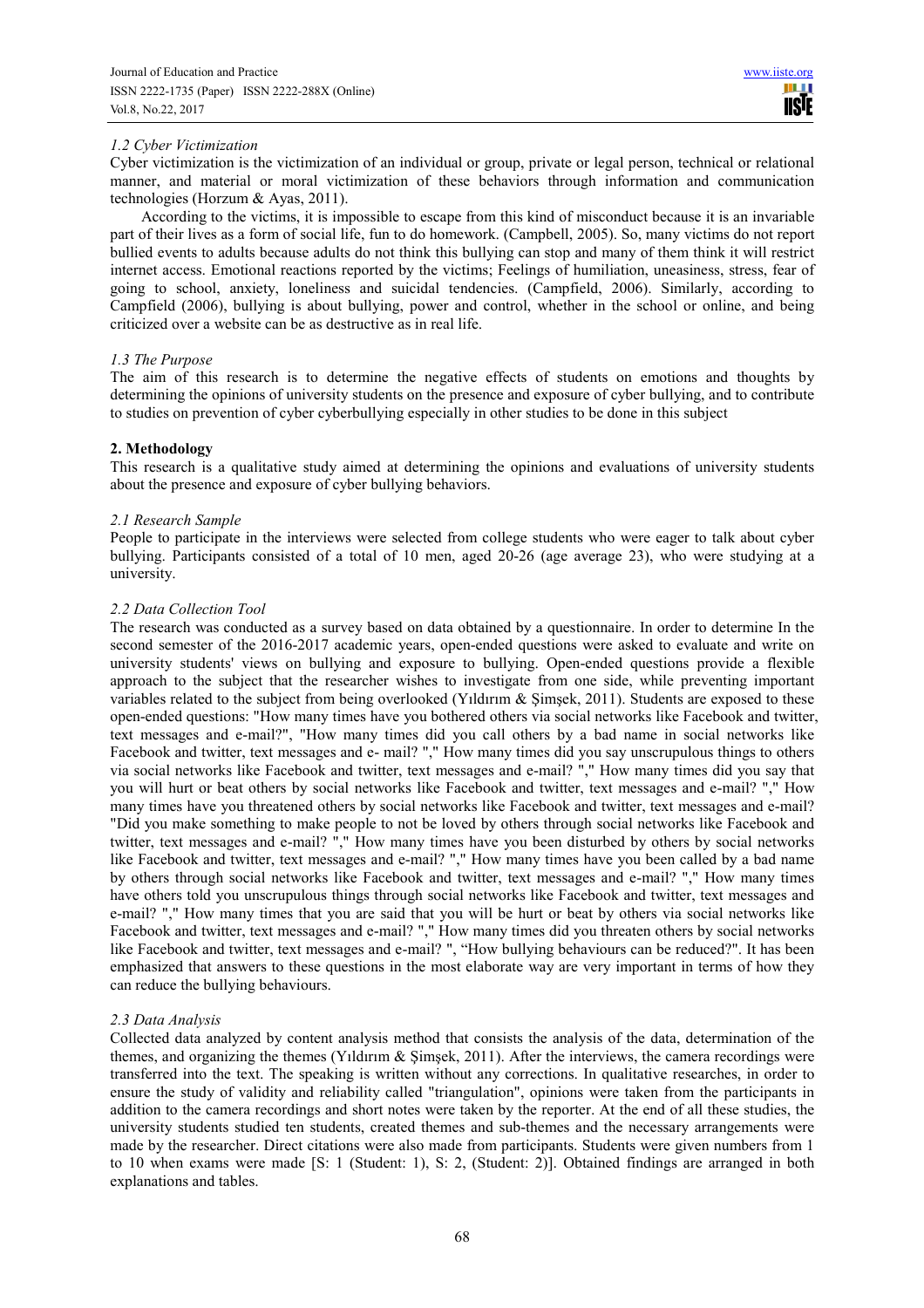# **3. Findings**

In this section, findings obtained from investigation are presented in four categories. This category are; Exhibited bullying behaviours and exposed bully behaviours, student suggestions on prevention or reduction of cyberbullying, emotions and thoughts experienced as a result of exposed bullying behaviours..

The frequency distribution in which students exhibit the type of cyberbullying behaviour is shown in Table 1.

Table 1. Exhibited Bullying Behaviours

| <b>Cyber Bully Behaviors</b>                                                    | Student (f) |
|---------------------------------------------------------------------------------|-------------|
| Sending messages with insult / sexual content / threats via email               |             |
| Get information on the computer without getting permission                      |             |
| Talking with insults / sexual content / threats in the chat room                |             |
| Sending messages with insults / sexual content / threats via SMS                |             |
| Talking with insults / sexual content / threats in online games                 |             |
| Disturbing by private number                                                    |             |
| Taking and spreading unauthorized photo / video                                 |             |
| Accessing private messages by taking passwords of Messenger and e-mail accounts |             |
| Total(f)                                                                        |             |

According to the information in the table, the most common bullying behaviours are bullying with special numbers and insulting / sexual / threatening behaviours in online games. Some of the behaviours of these students are as follows:

S:5 "I did not called or posted, but it's what I did. I do it when I'm bored. I do not do what I'm not sincere I do friends I already know, but I do not tell them then I know they will do it. Mine are innocent jokes.…"

The student there thinks that they are just innocent jokes. However, bullying behaviour and jokes are concepts that should not be confused. Although it is difficult to make a distinction, it differs in terms of the results it creates.

S:8"An online player was cursing when the player lost the game. I could not stand it when he swore and I did it to him; He did not know who I was. ..."

The noticeable behaviour in exhibited cyber bullying behaviours is acting as desired in advantage of privacy in internet. The frequency distribution of the types of exposed cyber bullying behaviours are shown in Table 2. Table 2. Exposed cyber bully behaviours

| <b>Cyber Bully Behaviors</b>                                                            | Student (f) |
|-----------------------------------------------------------------------------------------|-------------|
| Receiving messages with insult / sexual content / threats via email                     |             |
| Getting information from your computer without permission                               |             |
| Insults in the chat room / sexual content / threatening conversations                   |             |
| Receiving insult / sexual / threatening messages via SMS                                |             |
| Talking with insults / sexual content / threats in online games                         |             |
| Disturb by private number                                                               |             |
| Unauthorized photographing / distribution and dissemination                             |             |
| Accessing private messages by retrieving the passwords of Messenger and e-mail accounts |             |
| Damage to someone who is familiar with the Internet                                     |             |
| Kicking out of the rooms where chat and online games are played                         |             |
| Total (f)                                                                               | 18          |

The most exposed type of tyranny is the bullying behaviour of receiving insulting / sexual / threatening messages through e-mail and being disturbed by special attention. This is the expression of some of the students who are exposed to bullying behaviour:

S:2"Sexually-motivated mails usually come from men or men who introduce themselves as girls. We do not believe in such things. This is why we even fought some...."

As it can be understood from the expression "This is why we even fought," this bullying in the virtual environment has been moved to real life and reached to the dimensions of violence.

S:6"The numbers I do not know are calling me. Sometimes they say they miscalled and then they swore and turn off. Sometimes they send ridiculous messages…"

There is a thumping thing on the theme of exposure to cyber bullying; people are acting as they want taking the advantage of the privacy of the people there and a situation that starts in the virtual environment is also affecting real life.

The frequency distribution of feelings and thoughts towards bullying behaviours of students is shown in Table 3.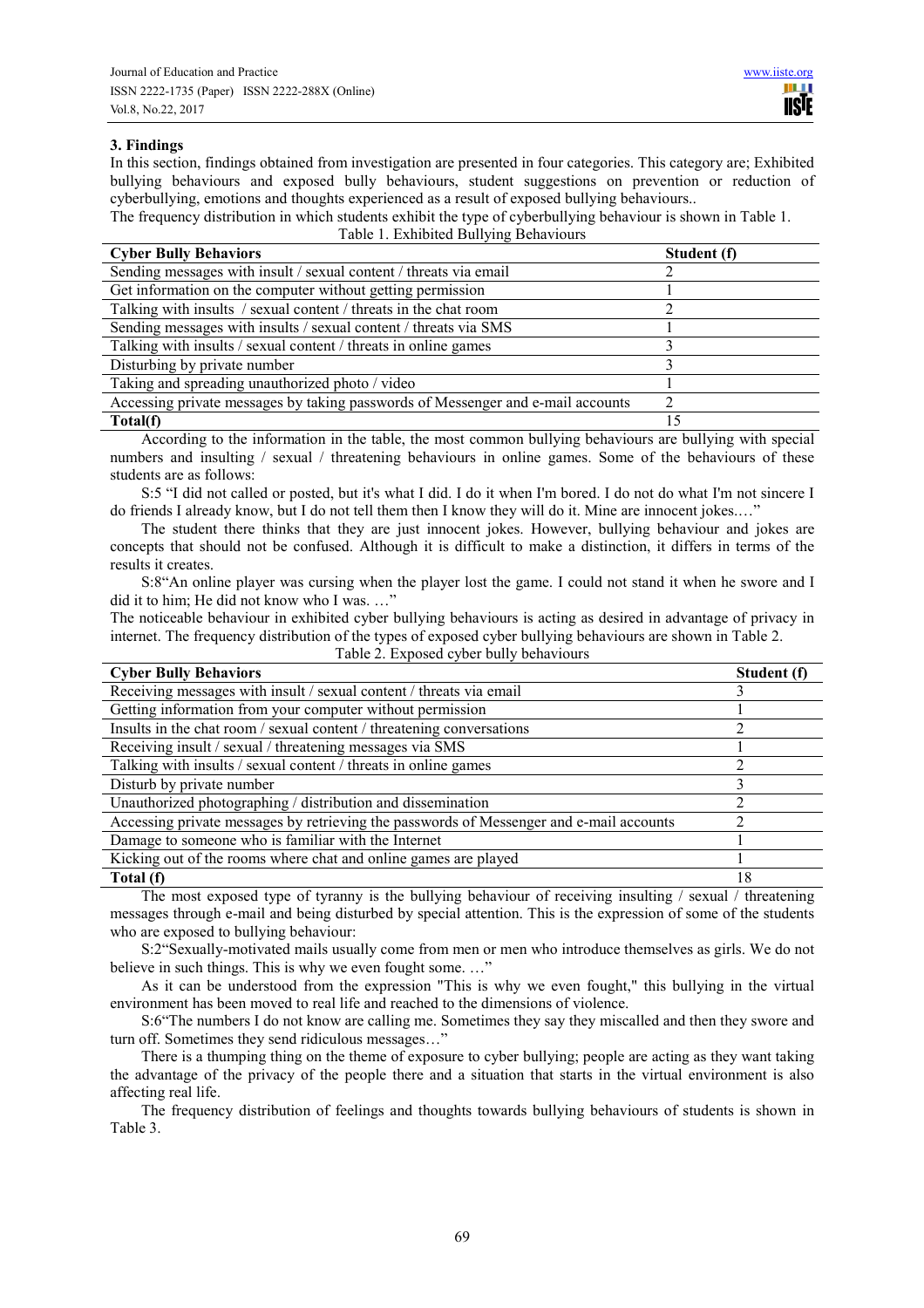|  |  |  | Table 3. Emotions and thoughts according to cyber bullying |
|--|--|--|------------------------------------------------------------|
|  |  |  |                                                            |

| <b>Emotions and Thoughts</b> | ັ<br>Student (f) |
|------------------------------|------------------|
| Humiliation                  |                  |
| Sadness                      |                  |
| Hate                         |                  |
| Request for revenge          |                  |
| Anger                        |                  |
| Total (f)                    |                  |

According to Table 3, when the concepts of anger  $(f = 6)$ , hate  $(f = 5)$  and sadness  $(f = 4)$  were more pronounced by students, these concepts were more strongly related to feelings and thoughts, whereas humiliation  $(f = 1)$  and wanting revenge  $(f = 3)$  were less pronounced by the students, these concepts seem to be in a weaker relationship with the emotional and thought contacts.

*Student Suggestions* 

In order to avoid the students' opinions on the prevention or reduction of cyberbullying, students were asked to express their views on how to reduce cyberbullying behaviours.

The students stated that the Ministry of National Education should do some studies. The responsibilities of the students to the Ministry of National Education can be clearly summarized by "Programs prepared by the Ministry should include information on ethical use as well as teaching students how to use computers and the internet. This awareness should be given to the students." In the light of these expressions, it can be concluded that there are not enough studies about ethical internet usage in the schools or the studies are not covered by all the students.

Some students have stated that nobody can do anything. When these students expressed their views they talked in the form of "I do not think anybody can do anything. Everything belongs to us; we cannot prevent anyone wanting to do."

Another student opinion is that everyone needs to work together and work together. The views of these students as follows: "School, family and child should take joint responsibility. If teachers in school provide enough information to students, if parents show their children adequate attention and take responsibility for their children, then such behaviour can be reduced."

Lastly, the students who expressed their opinions about the individuals who use the internet and suffered the victim stated that the individuals should be conscious. Students' opinions in this sense can be summarized like this: "Individuals should be sensitive and should complain to the places concerned when the bullying situation occurs. Deterrent implementations are required."

There are students who do not give an opinion about what the individual needs to do.

#### **4. Results and Suggestions**

We need to know that communication technologies that give direction to collectivity are the risks that they present as well as the risks they present. When these technologies are used out of control, they can cause some adverse effects, especially on the development of children and young people. Identification and elimination of these adverse effects are of utmost importance in terms of community health as well as in the case of children and young people. In this study, the following results were obtained in the study of cyberbully behaviors on university students.

Among the students, the most common cyber-bullying behaviors seem to be the behavior of "special tricks" and "insulting / sexual / threatening conversations in online games." In a survey conducted by 264 high school students, It has been found that it shows bullying behaviors. When the literature is examined, it is seen in this direction. There is a parallel between the opinions of the students on this subject and other research results.

According to the results of the content analysis conducted to find out what type of bullying behaviors the students are exposed to, it was concluded that the most common types of bullying behaviors were "receiving insulting / sexual / threatening messages via e-mail" and "disturbing from private number". In this regard, it has been determined that some of the high school students do not know much about this issue and some of the teachers delayed the intervention because some of the teachers did not use the mobile phone.

According to the results of the content analysis conducted by the students to learn feelings and thoughts on bullying behaviors, it can be said that the concepts of "anger", "hatred" and "sadness" are expressed more than the students whereas the concepts of "humiliation" and "desire for revenge" are less frequently encountered. In this regard, a study on regular internet users university students has resulted in that hostile emotions and psychotic symptoms are two important variables that significantly correlate with cyberbullying. In addition, in a study of individuals exposed to cyberspace, it has been stated that the vast majority of individuals who are exposed to online bulb behaviors experience "anger" and "frustration" after this behavior.

Finally, the question was asked to the students how to reduce "bullying behaviors?"

"The education programs prepared by the Ministry of National Education are not sufficient, the school, the